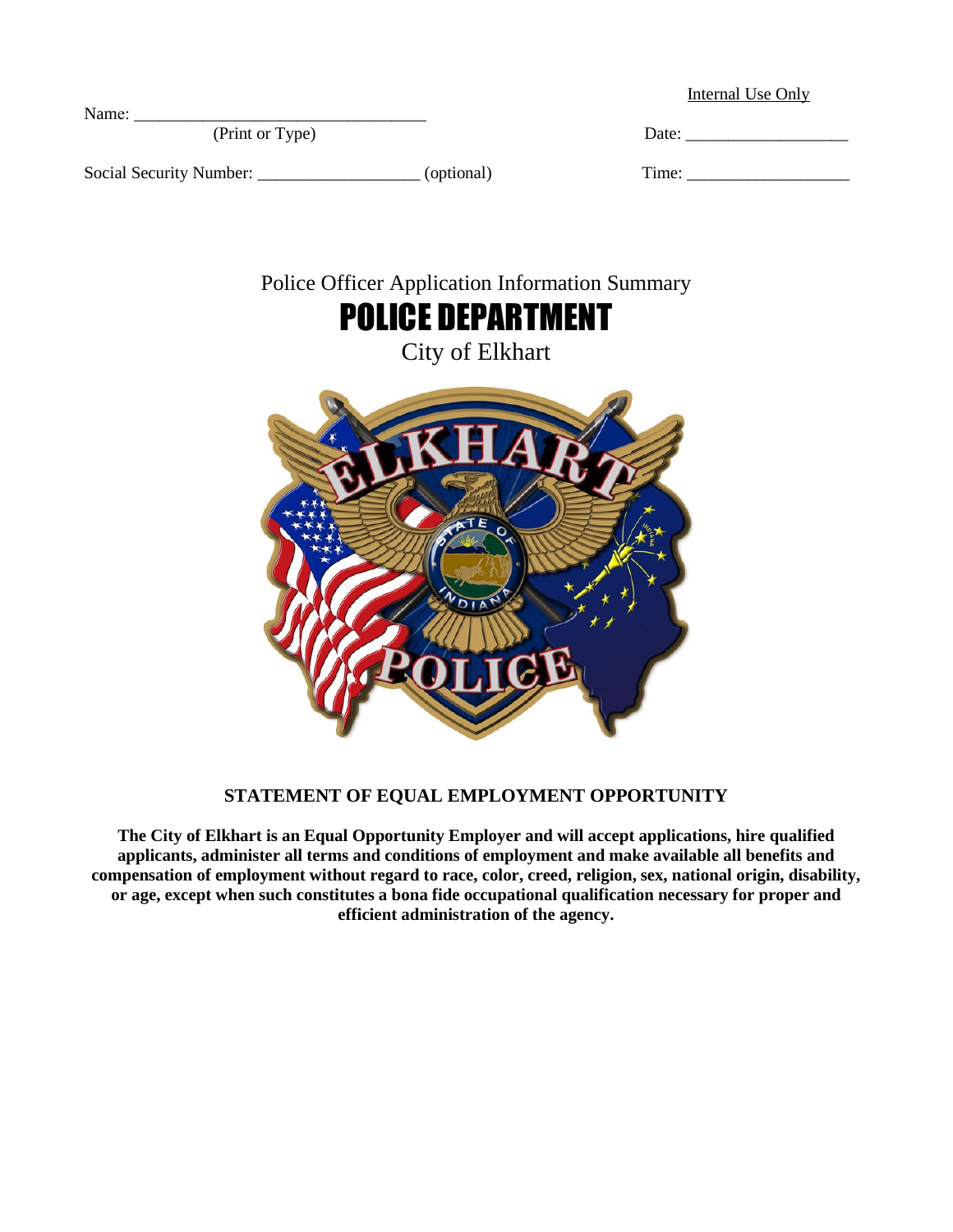### **INSTRUCTIONS**

- 1. Read each item carefully.
- 2. This application must be typed or printed neatly in ink.
- 3. All items must be completed and necessary documentation included.
- 4. If additional space is needed, attach a supplemental page at the end of the application.
- 5. The completed application must be returned to:

scott.garvey@elkhartpolice.org or

### **Elkhart Police Department 175 Waterfall Drive Elkhart, IN 46516 Services Division**

## **POLICY REGARDING THE APPLICANT INFORMATION SUMMARY**

- 1. The failure to comply with instructions and policy regarding this phase of the applicant selection process may result in the rejection of the application.
- 2. The failure to accurately and truthfully complete this application may result in the rejection of the application.
- 3. The failure to return this application by the specified date may result in the rejection of the application.
- 4. Applications will not be accepted without complete addresses, phone numbers, and zip codes.
- 5. It is the responsibility of the applicant to advise or forward any changes relative to applicant's name, address, and phone number.

If you are in need of assistance in completing the application form, feel free to contact the Services Division of the Elkhart Police Department at (574) 295-7070.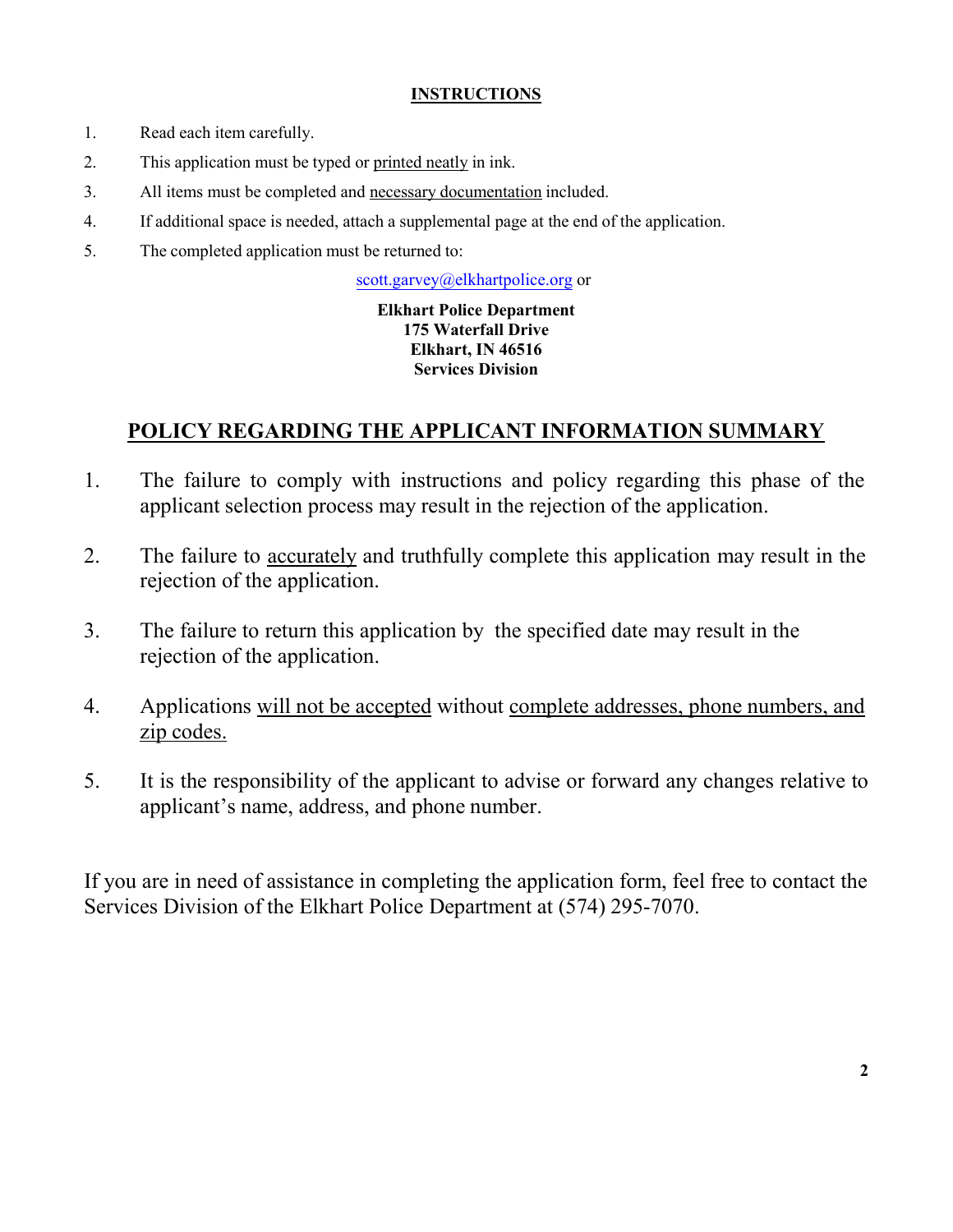## **ELKHART POLICE DEPARTMENT**

### **Basic Requirements:**

- **Applicants must be at least 21 years of age when they apply and under the age of 40 years at the time of hire.**
- **Applicant must be a high school graduate or possess a GED.**
- **Applicant must be a U.S. citizen.**
- **Applicant cannot have any Felony convictions or convictions for Domestic Violence.**
- **Applicant must have or be able to obtain a valid Indiana drivers license.**

**I, \_\_\_\_\_\_\_\_\_\_\_\_\_\_\_\_\_\_\_\_\_\_\_\_\_\_\_\_\_\_\_ verify that I meet all of the above listed basic requirements. (Print or type)**

**\_\_\_\_\_\_\_\_\_\_\_\_\_\_\_\_\_\_\_\_\_\_\_\_\_**

**\_\_\_\_\_\_\_\_\_\_ Signature Date**

### **Procedures:**

- **1. Submit completed application with specified certificates and documents.**
- **2. Participate in the testing procedures including the agility test, PEP test, and written test.**
- **3. Background investigation.**
- **4. Oral Interview Board.**
- **5. Truth verification.**
- **6. Physical and psychological examinations.**
- **7. Approval by local Pension Board.**
- **8. Final approval by state PERF board.**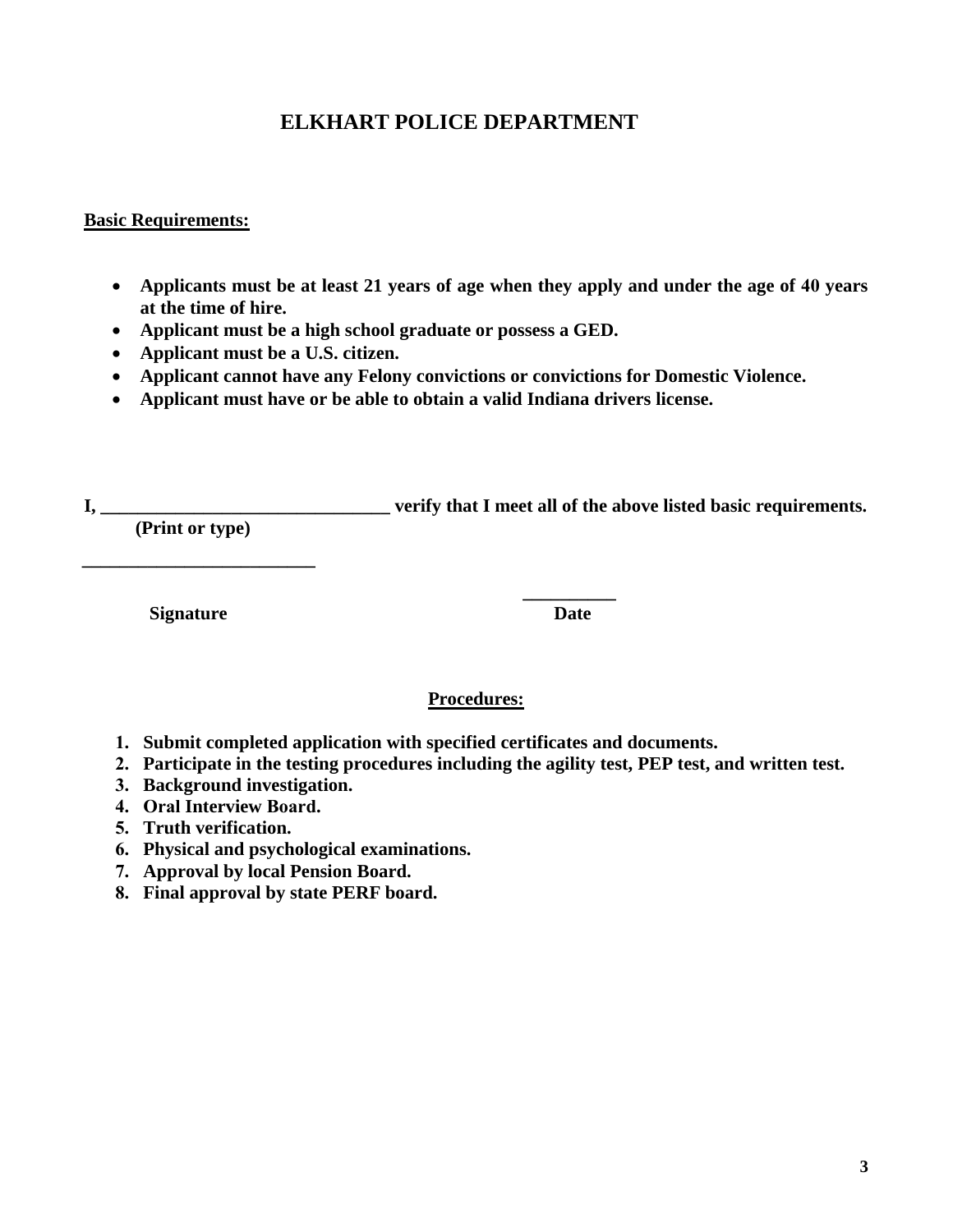## **I. PERSONAL HISTORY**

- A. Name in full (last, first, middle): \_\_\_\_\_\_\_\_\_\_\_\_\_\_\_\_\_\_\_\_\_\_\_\_\_\_\_\_\_\_\_\_\_\_\_\_\_\_\_\_\_\_
- B. Social Security Number: \_\_\_\_\_\_\_\_ \_\_\_\_\_\_ \_\_\_\_\_\_\_
- C. List all other names you have used including nicknames and maiden names. If you have ever used any last names other than your true name, list the period of time during in which it was used and the circumstances for its use. If you have ever legally changed your name, list the date, place, and the court. This information is required to assist the department in conducting the applicant's background investigation.

\_\_\_\_\_\_\_\_\_\_\_\_\_\_\_\_\_\_\_\_\_\_\_\_\_\_\_\_\_\_\_\_\_\_\_\_\_\_\_\_\_\_\_\_\_\_\_\_\_\_\_\_\_\_\_\_\_\_\_\_\_\_\_\_\_\_\_\_\_\_\_\_\_\_\_\_\_\_ \_\_\_\_\_\_\_\_\_\_\_\_\_\_\_\_\_\_\_\_\_\_\_\_\_\_\_\_\_\_\_\_\_\_\_\_\_\_\_\_\_\_\_\_\_\_\_\_\_\_\_\_\_\_\_\_\_\_\_\_\_\_\_\_\_\_\_\_\_\_\_\_\_\_\_\_\_\_ \_\_\_\_\_\_\_\_\_\_\_\_\_\_\_\_\_\_\_\_\_\_\_\_\_\_\_\_\_\_\_\_\_\_\_\_\_\_\_\_\_\_\_\_\_\_\_\_\_\_\_\_\_\_\_\_\_\_\_\_\_\_\_\_\_\_\_\_\_\_\_\_\_\_\_\_\_\_

- D. Birth Date (month, day, year): \_\_\_\_\_\_\_\_\_\_\_\_\_\_\_\_\_\_\_\_\_\_\_\_\_\_\_\_\_\_\_\_\_\_\_\_\_\_\_\_\_\_\_\_\_\_\_\_\_\_\_\_\_ Place of birth (city, state): \_\_\_\_\_\_\_\_\_\_\_\_\_\_\_\_\_\_\_\_\_\_\_\_\_\_\_\_\_\_\_\_\_\_\_\_\_\_\_\_\_\_\_\_\_\_\_\_\_\_\_\_\_\_\_\_\_ *Include a COPY of your birth certificate*. This will be used to verify your age for statutory requirements.
- E. Are you a United States citizen? Yes \_\_\_\_\_\_\_\_ No \_\_\_\_\_\_\_

## **II. FAMILY HISTORY**

List all family members (living or deceased) in the following order: parents, step-parents, foster parents, guardians, brothers, sisters, spouse, children:

| <b>RELATIONSHIP</b> | <b>NAME</b> | PRESENT ADDRESS AND PHONE (if living) |
|---------------------|-------------|---------------------------------------|
|                     |             |                                       |
|                     |             |                                       |
|                     |             |                                       |
|                     |             |                                       |
|                     |             |                                       |
|                     |             |                                       |
|                     |             |                                       |
|                     |             |                                       |
|                     |             |                                       |
|                     |             |                                       |
|                     |             |                                       |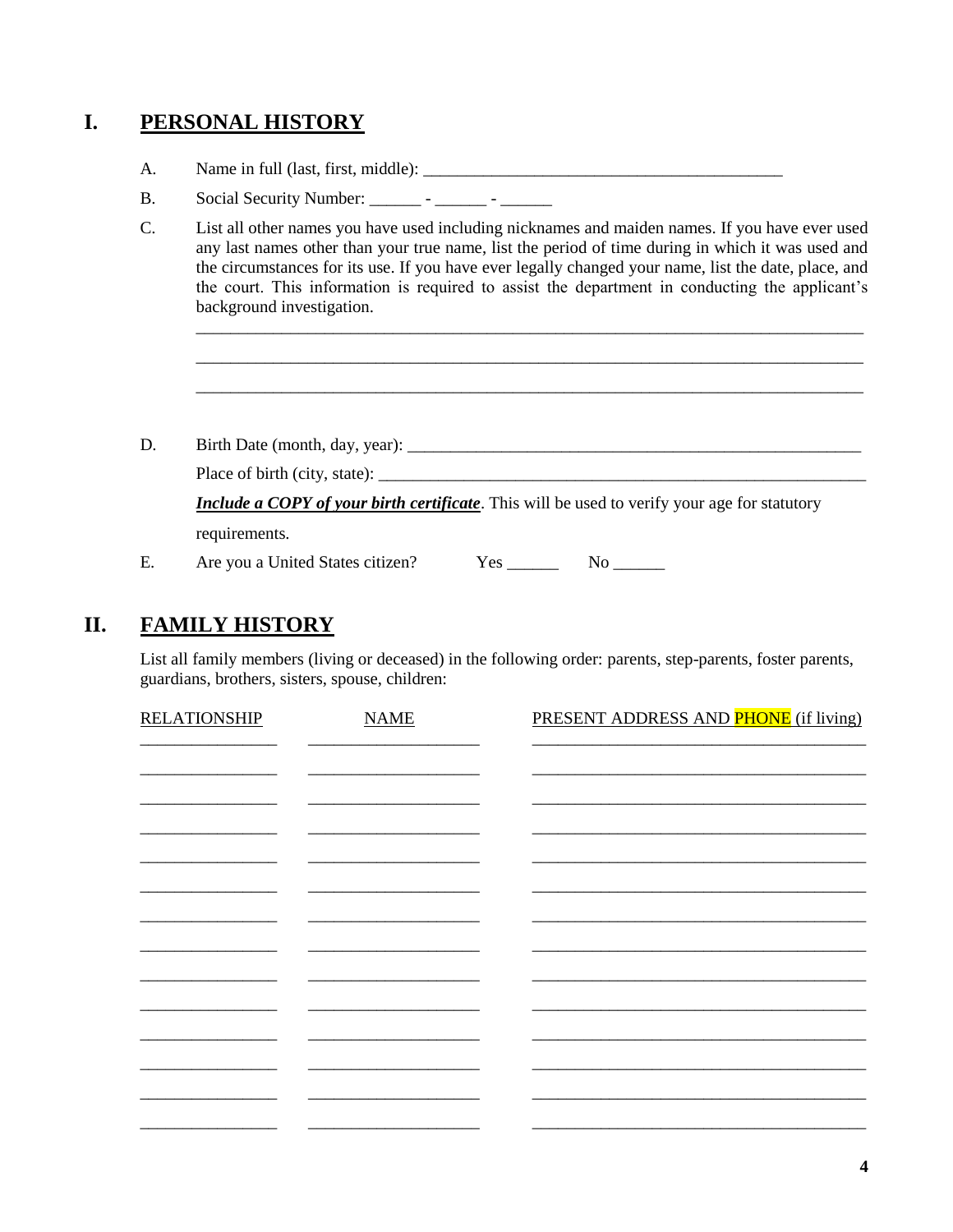## III. **RESIDENCES**

A. Present Residence:

| (Number)                                                                                                         | (Street) | (City)                                                                                                                                                                                                                                                                                                                               | (State) | (ZIP)                      |
|------------------------------------------------------------------------------------------------------------------|----------|--------------------------------------------------------------------------------------------------------------------------------------------------------------------------------------------------------------------------------------------------------------------------------------------------------------------------------------|---------|----------------------------|
| Telephone number:                                                                                                | €        | ) and $\overline{a}$ and $\overline{a}$ and $\overline{a}$ and $\overline{a}$ and $\overline{a}$ and $\overline{a}$ and $\overline{a}$ and $\overline{a}$ and $\overline{a}$ and $\overline{a}$ and $\overline{a}$ and $\overline{a}$ and $\overline{a}$ and $\overline{a}$ and $\overline{a}$ and $\overline{a}$ and $\overline{a}$ |         |                            |
| Cell/other phone                                                                                                 |          | ) _______ - __________                                                                                                                                                                                                                                                                                                               |         |                            |
| E-mail address:                                                                                                  |          |                                                                                                                                                                                                                                                                                                                                      |         |                            |
| In chronological order, with the most current first, list all of your residences in the last <u>five years</u> : |          |                                                                                                                                                                                                                                                                                                                                      |         |                            |
| Dates                                                                                                            |          | Address                                                                                                                                                                                                                                                                                                                              |         |                            |
| From --- To                                                                                                      | Number   | <b>Street</b>                                                                                                                                                                                                                                                                                                                        | City    | <b>ZIP</b><br><b>State</b> |
|                                                                                                                  |          |                                                                                                                                                                                                                                                                                                                                      |         |                            |
|                                                                                                                  |          |                                                                                                                                                                                                                                                                                                                                      |         |                            |
|                                                                                                                  |          |                                                                                                                                                                                                                                                                                                                                      |         |                            |
|                                                                                                                  |          |                                                                                                                                                                                                                                                                                                                                      |         |                            |
|                                                                                                                  |          |                                                                                                                                                                                                                                                                                                                                      |         |                            |
|                                                                                                                  |          |                                                                                                                                                                                                                                                                                                                                      |         |                            |

# **IV. EDUCATION**

\_\_\_\_\_-\_\_\_\_\_ \_\_\_\_\_\_\_\_\_\_\_\_\_\_\_\_\_\_\_\_\_\_\_\_\_\_\_\_\_\_\_\_\_\_\_\_\_\_\_\_\_\_\_\_\_\_\_\_\_\_\_\_\_\_\_\_\_\_

List all schools attended at the high school level and above. *Include COPIES of all transcripts, diplomas and degrees.*

|                                   | <b>Years Attended</b><br>To<br>From | Address | Degree / Diploma |
|-----------------------------------|-------------------------------------|---------|------------------|
| <b>High Schools</b>               |                                     |         |                  |
|                                   |                                     |         |                  |
| Colleges / Universities           |                                     |         |                  |
|                                   |                                     |         |                  |
|                                   |                                     |         |                  |
| Other, Vocational, Technical, etc |                                     |         |                  |
|                                   |                                     |         |                  |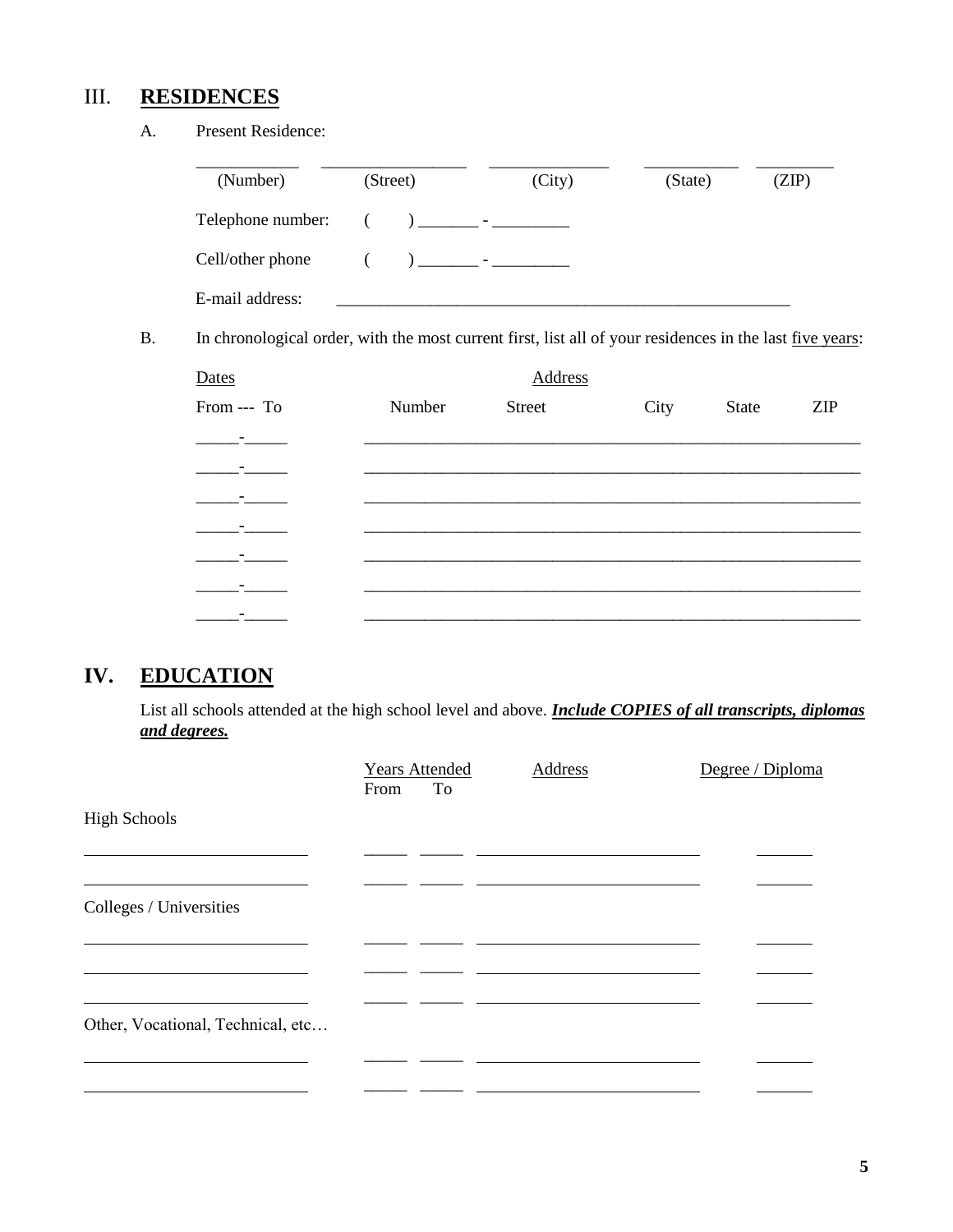## **V. EMPLOYMENT RECORD**

In chronological order list all former and current employers. Include full-time, part-time, temporary/seasonal work, and all periods of unemployment. Present employers will be contacted prior to any appointment: make sure all telephone numbers are correct:

| 1. | <b>Employment Dates:</b> | From                                                                                                                  |  |
|----|--------------------------|-----------------------------------------------------------------------------------------------------------------------|--|
|    | Name of Company:         |                                                                                                                       |  |
|    | Address & ZIP code:      | <u> 1989 - John Stein, september 1989 - John Stein, september 1989 - John Stein, september 1989 - John Stein, sep</u> |  |
|    | Phone Number:            | $\left(\begin{array}{c} \begin{array}{c} \begin{array}{c} \end{array}\\ \end{array}\right) \end{array}$               |  |
|    | <b>Position Held:</b>    | <u> 1989 - Johann Harry Harry Harry Harry Harry Harry Harry Harry Harry Harry Harry Harry Harry Harry Harry Harry</u> |  |
|    | Supervisor's Name:       |                                                                                                                       |  |
|    | Reason for Leaving:      |                                                                                                                       |  |
|    |                          |                                                                                                                       |  |
| 2. | <b>Employment Dates:</b> | $From \_\_\_\_\_\_$                                                                                                   |  |
|    | Name of Company:         | and the control of the control of the control of the control of the control of the control of the control of the      |  |
|    | Address & ZIP code:      |                                                                                                                       |  |
|    | Phone Number:            |                                                                                                                       |  |
|    | <b>Position Held:</b>    |                                                                                                                       |  |
|    | Supervisor's Name:       |                                                                                                                       |  |
|    | Reason for Leaving:      |                                                                                                                       |  |
|    |                          |                                                                                                                       |  |
| 3. | <b>Employment Dates:</b> | $From \_\_\_\_\_\_\_$                                                                                                 |  |
|    | Name of Company:         |                                                                                                                       |  |
|    | Address & ZIP code:      |                                                                                                                       |  |
|    | Phone Number:            | $($ ) <u>___________</u>                                                                                              |  |
|    | <b>Position Held:</b>    |                                                                                                                       |  |
|    | Supervisor's Name:       |                                                                                                                       |  |
|    | Reason for Leaving:      |                                                                                                                       |  |
|    |                          |                                                                                                                       |  |
| 4. | <b>Employment Dates:</b> |                                                                                                                       |  |
|    | Name of Company:         |                                                                                                                       |  |
|    | Address & ZIP code:      |                                                                                                                       |  |
|    | Phone Number:            | ) and the contract of $\overline{\phantom{a}}$                                                                        |  |
|    | Position Held:           |                                                                                                                       |  |
|    | Supervisor's Name:       |                                                                                                                       |  |
|    | Reason for Leaving:      |                                                                                                                       |  |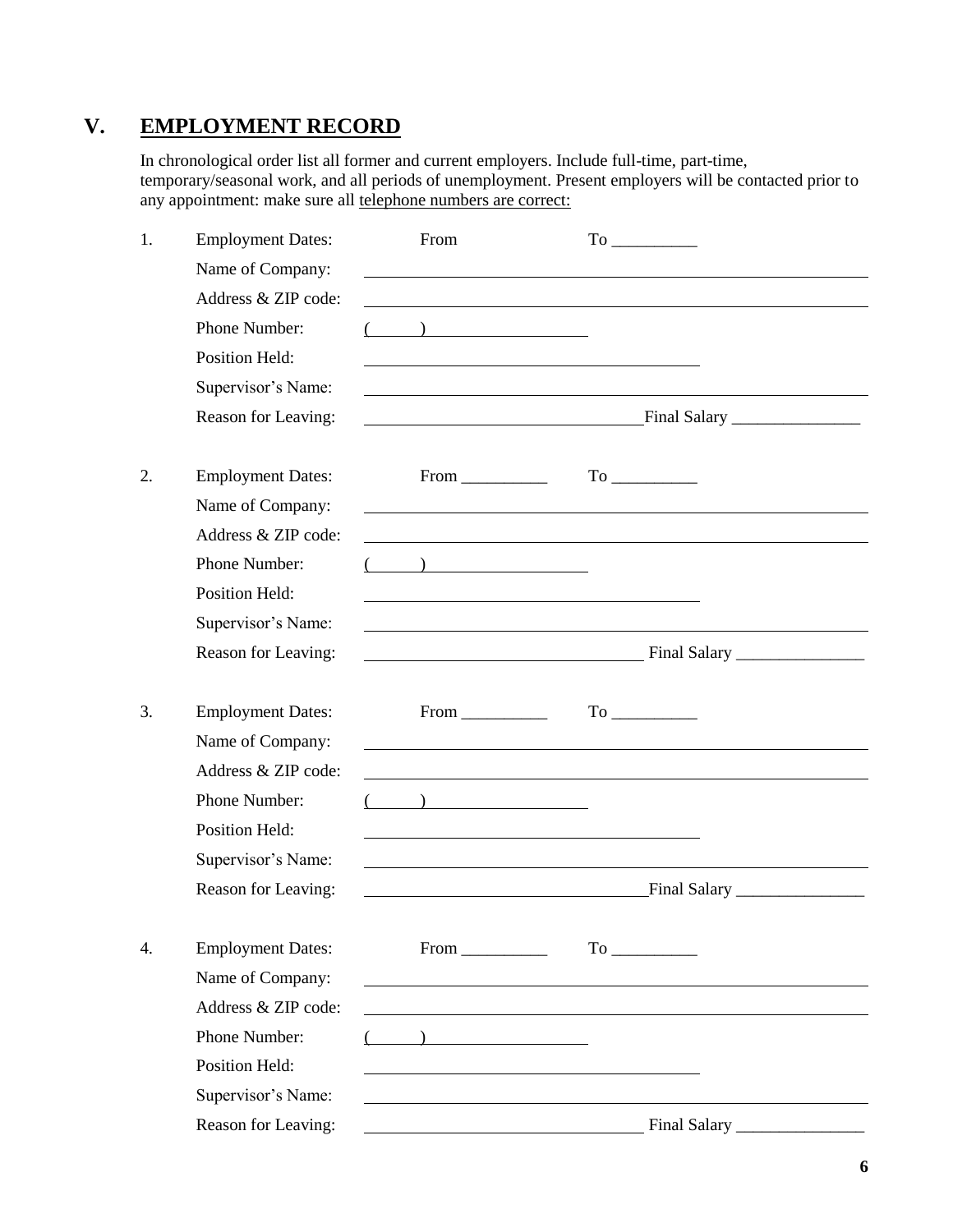| 5. | <b>Employment Dates:</b>                | $From \_\_$                                                                          |                                                                                                                       |                                                                                                                  |  |
|----|-----------------------------------------|--------------------------------------------------------------------------------------|-----------------------------------------------------------------------------------------------------------------------|------------------------------------------------------------------------------------------------------------------|--|
|    | Name of Company:<br>Address & ZIP code: |                                                                                      |                                                                                                                       |                                                                                                                  |  |
|    | Phone Number:                           | $\overline{\phantom{a}}$ ) and $\overline{\phantom{a}}$ and $\overline{\phantom{a}}$ |                                                                                                                       |                                                                                                                  |  |
|    | Position Held:                          |                                                                                      |                                                                                                                       |                                                                                                                  |  |
|    | Supervisor's Name:                      |                                                                                      |                                                                                                                       |                                                                                                                  |  |
|    | Reason for Leaving:                     |                                                                                      |                                                                                                                       |                                                                                                                  |  |
| 6. | <b>Employment Dates:</b>                | $From \_\_\_\_\_\_$                                                                  |                                                                                                                       |                                                                                                                  |  |
|    | Name of Company:                        |                                                                                      | <u> 1980 - Johann Barn, mars ann an t-Amhain Aonaich an t-Aonaich an t-Aonaich an t-Aonaich an t-Aonaich an t-Aon</u> |                                                                                                                  |  |
|    | Address & ZIP code:                     |                                                                                      |                                                                                                                       |                                                                                                                  |  |
|    | Phone Number:                           | $($ ) <u>________</u>                                                                |                                                                                                                       |                                                                                                                  |  |
|    | Position Held:                          |                                                                                      |                                                                                                                       |                                                                                                                  |  |
|    | Supervisor's Name:                      |                                                                                      |                                                                                                                       |                                                                                                                  |  |
|    | Reason for Leaving:                     |                                                                                      |                                                                                                                       |                                                                                                                  |  |
|    |                                         |                                                                                      |                                                                                                                       |                                                                                                                  |  |
| 7. | <b>Employment Dates:</b>                | $From \_\_\_\_\_\_\_\$                                                               |                                                                                                                       |                                                                                                                  |  |
|    | Name of Company:                        |                                                                                      |                                                                                                                       |                                                                                                                  |  |
|    | Address & ZIP code:                     |                                                                                      |                                                                                                                       |                                                                                                                  |  |
|    | Phone Number:                           |                                                                                      |                                                                                                                       |                                                                                                                  |  |
|    | Position Held:                          |                                                                                      |                                                                                                                       |                                                                                                                  |  |
|    | Supervisor's Name:                      |                                                                                      |                                                                                                                       |                                                                                                                  |  |
|    | Reason for Leaving:                     |                                                                                      |                                                                                                                       |                                                                                                                  |  |
|    |                                         |                                                                                      |                                                                                                                       |                                                                                                                  |  |
|    |                                         |                                                                                      |                                                                                                                       |                                                                                                                  |  |
| 8. | <b>Employment Dates:</b>                | $From \_\_\_\_\_\_$                                                                  |                                                                                                                       |                                                                                                                  |  |
|    | Name of Company:                        |                                                                                      |                                                                                                                       | and the control of the control of the control of the control of the control of the control of the control of the |  |
|    | Address & ZIP code:                     |                                                                                      |                                                                                                                       |                                                                                                                  |  |
|    | Phone Number:                           | $\left(\begin{array}{cc} \begin{array}{cc} \end{array}\\ \end{array}\right)$         |                                                                                                                       |                                                                                                                  |  |
|    | Position Held:<br>Supervisor's Name:    |                                                                                      |                                                                                                                       |                                                                                                                  |  |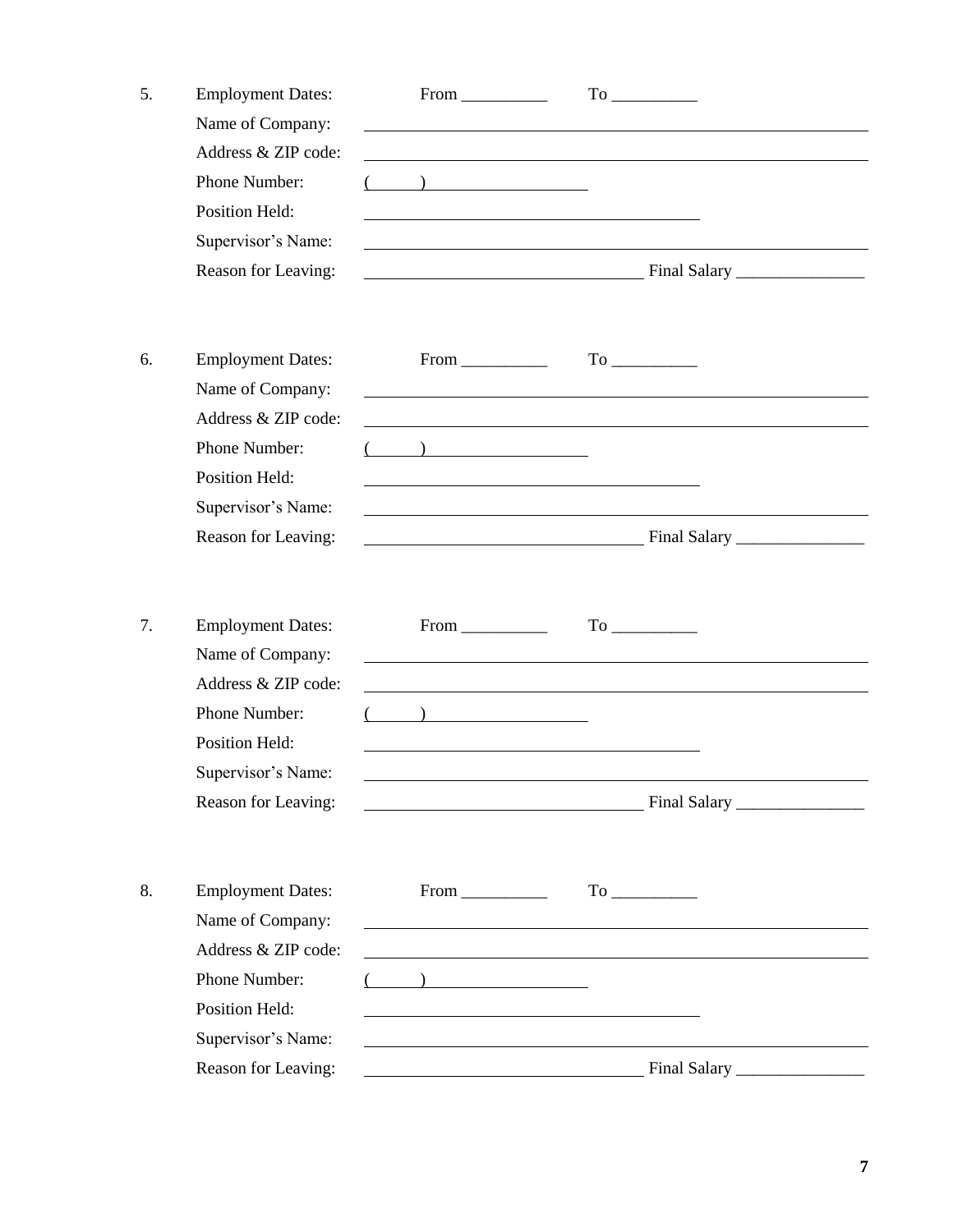| 9.  | <b>Employment Dates:</b><br>Name of Company: |                                                                                                                      |  |
|-----|----------------------------------------------|----------------------------------------------------------------------------------------------------------------------|--|
|     | Address & ZIP code:                          |                                                                                                                      |  |
|     | Phone Number:                                | $\left(\begin{array}{cc} \begin{array}{cc} \end{array}\\ \end{array}\right)$                                         |  |
|     | <b>Position Held:</b>                        |                                                                                                                      |  |
|     | Supervisor's Name:                           |                                                                                                                      |  |
|     | Reason for Leaving:                          |                                                                                                                      |  |
| 10. | <b>Employment Dates:</b>                     | $From \_\_\_\_\_\_$                                                                                                  |  |
|     | Name of Company:                             |                                                                                                                      |  |
|     | Address & ZIP code:                          |                                                                                                                      |  |
|     | Phone Number:                                | $($ ) and $($                                                                                                        |  |
|     | <b>Position Held:</b>                        |                                                                                                                      |  |
|     | Supervisor's Name:                           |                                                                                                                      |  |
|     | Reason for Leaving:                          |                                                                                                                      |  |
|     |                                              |                                                                                                                      |  |
| 11. | <b>Employment Dates:</b>                     | $From \_\_\_\_\_\_$                                                                                                  |  |
|     | Name of Company:                             |                                                                                                                      |  |
|     | Address & ZIP code:                          |                                                                                                                      |  |
|     | Phone Number:                                |                                                                                                                      |  |
|     | <b>Position Held:</b>                        |                                                                                                                      |  |
|     | Supervisor's Name:                           |                                                                                                                      |  |
|     | Reason for Leaving:                          |                                                                                                                      |  |
|     |                                              |                                                                                                                      |  |
| 12. | <b>Employment Dates:</b>                     | $From \_\_\_\_\_\_\$                                                                                                 |  |
|     | Name of Company:                             | <u> 1980 - Johann Barn, mars ann an t-Amhain Aonaich an t-Aonaich an t-Aonaich ann an t-Aonaich ann an t-Aonaich</u> |  |
|     | Address & ZIP code:                          |                                                                                                                      |  |
|     | Phone Number:                                | $($ $)$                                                                                                              |  |
|     | Position Held:                               |                                                                                                                      |  |
|     | Supervisor's Name:                           |                                                                                                                      |  |
|     | Reason for Leaving:                          |                                                                                                                      |  |

**\***Copy this Page for Additional Employment History if Needed.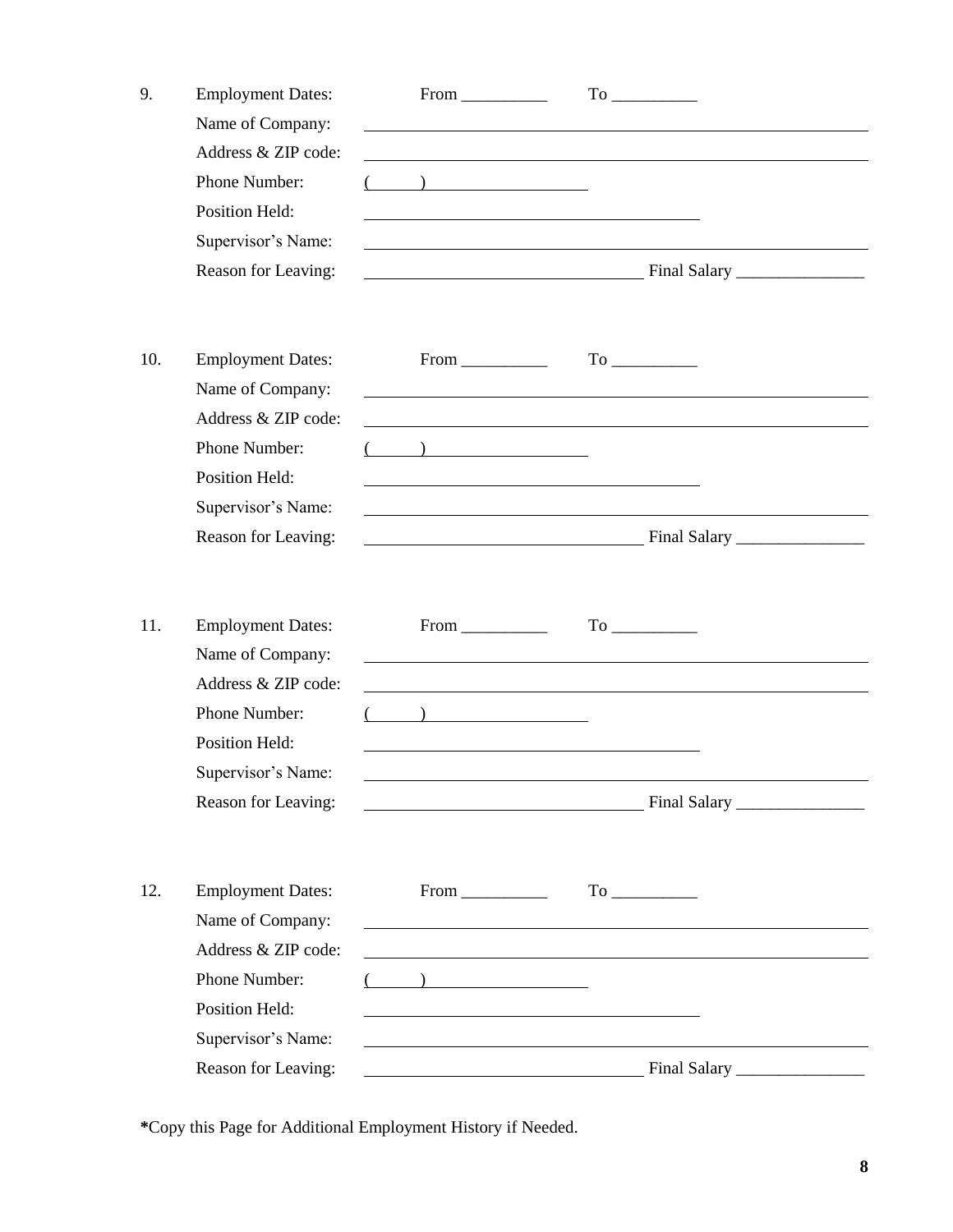## **VI. MILITARY SERVICE**

| A. |                                                |  |  |
|----|------------------------------------------------|--|--|
|    | Are you registered with the Selective Service? |  |  |

 $Yes$  No  $N$ o

Selective Service Number:

B. Have you ever served on active duty in the Armed Forces of the United States?

| <b>Branch of Service:</b> |                    |                                                                                                                                                                                                                                                                                                                             |  |
|---------------------------|--------------------|-----------------------------------------------------------------------------------------------------------------------------------------------------------------------------------------------------------------------------------------------------------------------------------------------------------------------------|--|
|                           | Army               |                                                                                                                                                                                                                                                                                                                             |  |
|                           | Navy               |                                                                                                                                                                                                                                                                                                                             |  |
|                           | Air Force          |                                                                                                                                                                                                                                                                                                                             |  |
|                           | Marine Corps       |                                                                                                                                                                                                                                                                                                                             |  |
|                           | <b>Coast Guard</b> |                                                                                                                                                                                                                                                                                                                             |  |
|                           | National Guard     |                                                                                                                                                                                                                                                                                                                             |  |
|                           |                    |                                                                                                                                                                                                                                                                                                                             |  |
|                           |                    |                                                                                                                                                                                                                                                                                                                             |  |
|                           |                    |                                                                                                                                                                                                                                                                                                                             |  |
|                           |                    |                                                                                                                                                                                                                                                                                                                             |  |
|                           |                    | Type of Discharge: 1986 and 2008 and 2008 and 2008 and 2008 and 2008 and 2008 and 2008 and 2008 and 2008 and 2008 and 2008 and 2008 and 2008 and 2008 and 2008 and 2008 and 2008 and 2008 and 2008 and 2008 and 2008 and 2008<br>While in the Military Service, were you ever convicted of any offense (civil or military)? |  |
|                           | $Yes$ No $No$      |                                                                                                                                                                                                                                                                                                                             |  |
|                           |                    |                                                                                                                                                                                                                                                                                                                             |  |
|                           |                    |                                                                                                                                                                                                                                                                                                                             |  |
|                           |                    |                                                                                                                                                                                                                                                                                                                             |  |
|                           |                    |                                                                                                                                                                                                                                                                                                                             |  |
|                           |                    |                                                                                                                                                                                                                                                                                                                             |  |
|                           |                    |                                                                                                                                                                                                                                                                                                                             |  |
|                           |                    |                                                                                                                                                                                                                                                                                                                             |  |
|                           |                    |                                                                                                                                                                                                                                                                                                                             |  |
|                           |                    |                                                                                                                                                                                                                                                                                                                             |  |

D. *Include COPY 4 of your DD214 - (Armed Services Discharge)*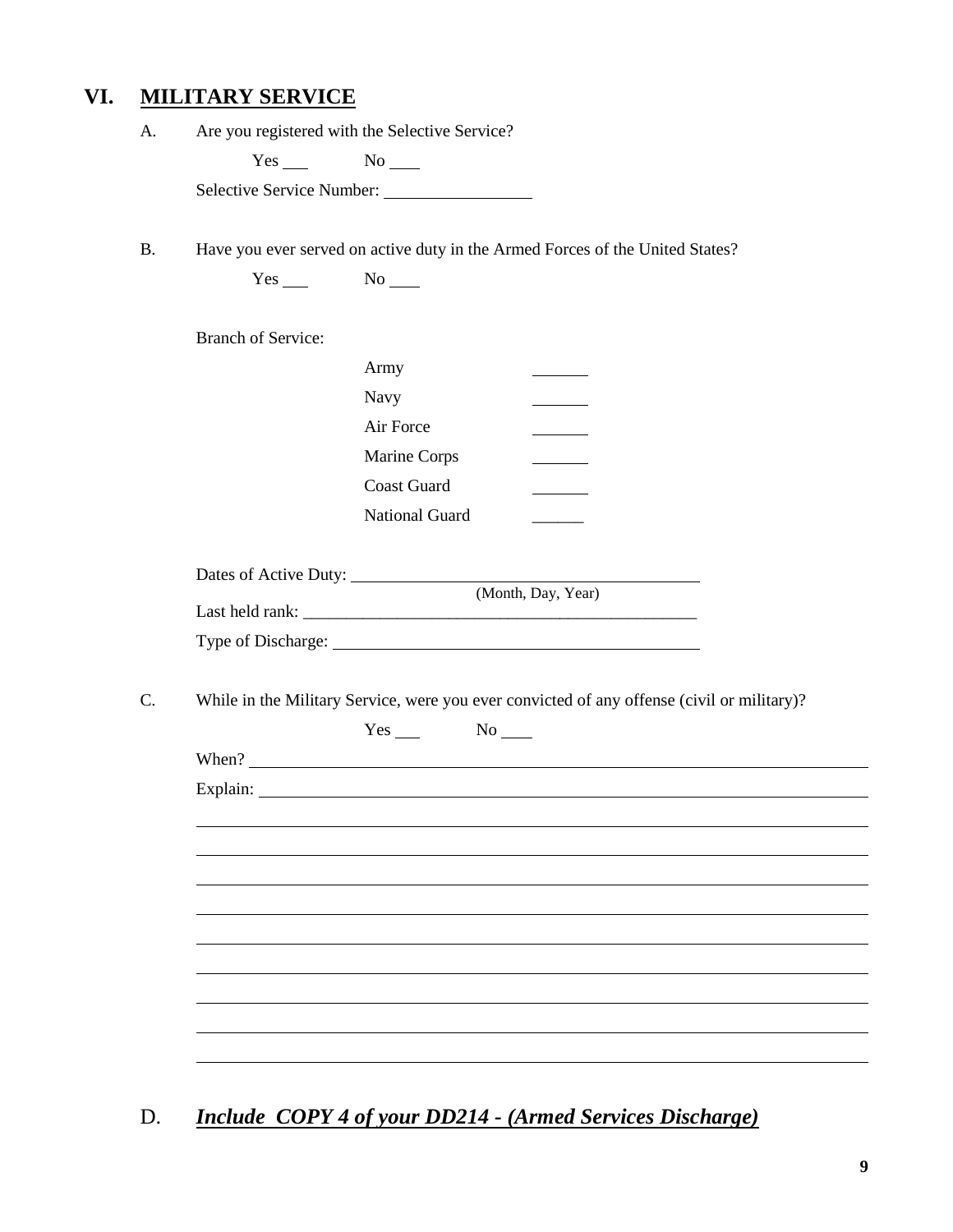## VII. **DRIVER RECORD**

A. List all vehicle operator licenses you currently hold or have held: *Include a COPY of your current license*

| License Type<br>(Oper. / Chauf / CDL) | Licensing<br><b>State</b> | License Number | Expiration<br>Date |
|---------------------------------------|---------------------------|----------------|--------------------|
|                                       |                           |                |                    |
|                                       |                           |                |                    |
|                                       |                           |                |                    |
|                                       |                           |                |                    |
|                                       |                           |                |                    |

B. List all vehicle accidents that you have been involved in over the last <u>five years</u>:

| Date | Location | Description |
|------|----------|-------------|
|      |          |             |
|      |          |             |
|      |          |             |
|      |          |             |
|      |          |             |

C. List all traffic citations you have received in the past three years:

| Date                                               | Location                                                                                                             | Description                                                                                                                                                                                                                   |
|----------------------------------------------------|----------------------------------------------------------------------------------------------------------------------|-------------------------------------------------------------------------------------------------------------------------------------------------------------------------------------------------------------------------------|
|                                                    |                                                                                                                      |                                                                                                                                                                                                                               |
| <u> 1989 - John Stone, Amerikaansk politiker (</u> | <u> 1989 - Johann Barbara, martxa a shekara 1989 - An tsaran 1989 - An tsara 1989 - An tsara 1989 - An tsara 198</u> | the control of the control of the control of the control of the control of the control of the control of the control of the control of the control of the control of the control of the control of the control of the control |
|                                                    |                                                                                                                      |                                                                                                                                                                                                                               |
| <u> 1980 - Johann Barnett, fransk politiker (</u>  |                                                                                                                      |                                                                                                                                                                                                                               |
|                                                    |                                                                                                                      |                                                                                                                                                                                                                               |
|                                                    |                                                                                                                      |                                                                                                                                                                                                                               |
|                                                    |                                                                                                                      |                                                                                                                                                                                                                               |
|                                                    |                                                                                                                      |                                                                                                                                                                                                                               |
|                                                    | Has your driver's license ever been suspended or revoked?                                                            |                                                                                                                                                                                                                               |
|                                                    | $Yes$ No $N$                                                                                                         |                                                                                                                                                                                                                               |
|                                                    |                                                                                                                      |                                                                                                                                                                                                                               |
|                                                    |                                                                                                                      |                                                                                                                                                                                                                               |
|                                                    |                                                                                                                      |                                                                                                                                                                                                                               |
|                                                    |                                                                                                                      |                                                                                                                                                                                                                               |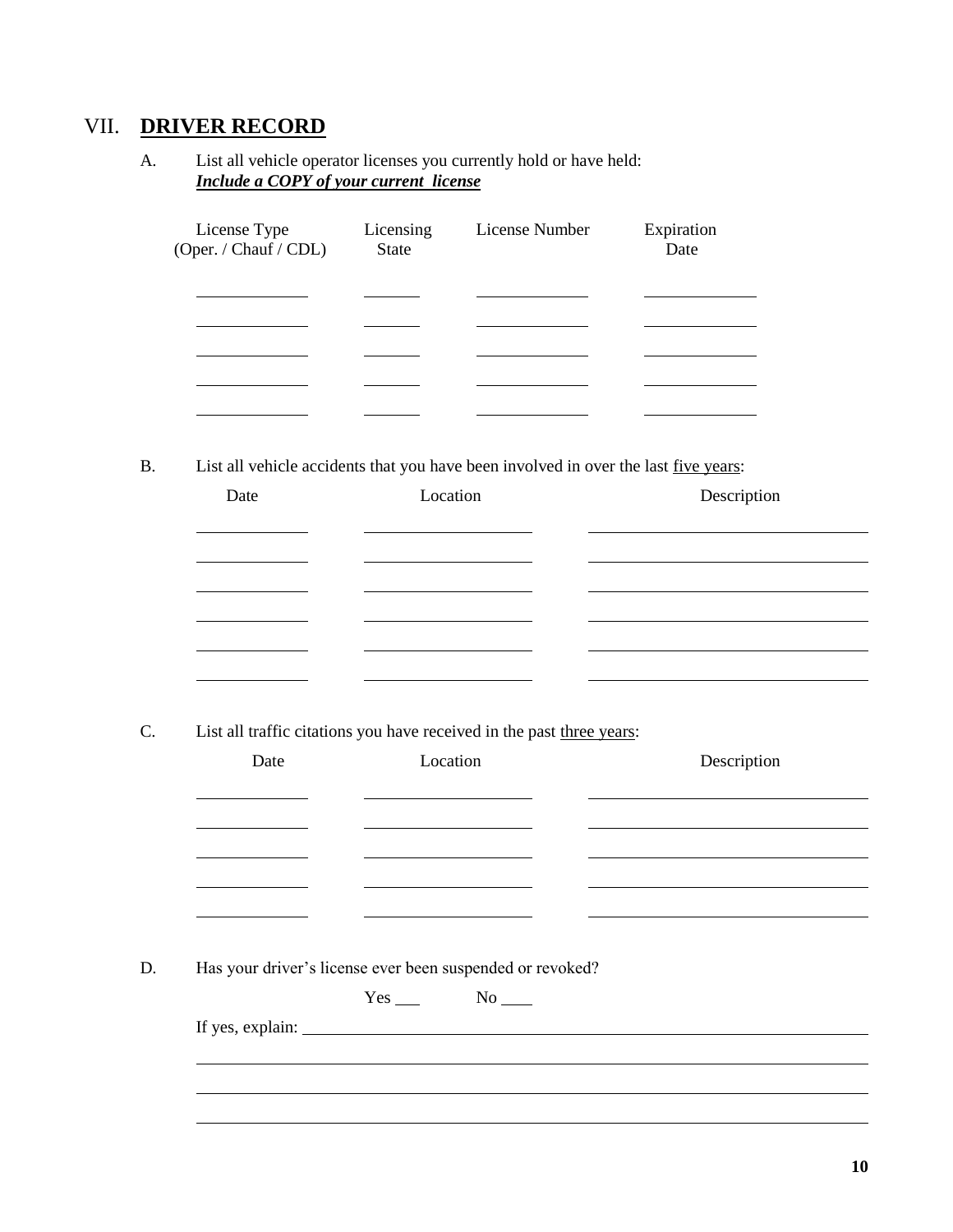# **VIII. ARREST / FELONY / MISDEMEANOR CONVICTION RECORD**

| Have you ever been convicted of a felony offense? |       |                                                                     |                     |
|---------------------------------------------------|-------|---------------------------------------------------------------------|---------------------|
|                                                   |       | $No$ <sub>____</sub>                                                |                     |
| If yes, provide the following:                    |       |                                                                     |                     |
| Date                                              | Place |                                                                     | Charges/Disposition |
|                                                   |       |                                                                     |                     |
|                                                   |       |                                                                     |                     |
|                                                   |       |                                                                     |                     |
|                                                   |       | Have you ever been convicted of a misdemeanor offense?              |                     |
|                                                   |       | $Yes \_ No \_$                                                      |                     |
| If yes, provide the following:                    |       |                                                                     |                     |
| Date                                              | Place |                                                                     | Charges/Disposition |
|                                                   |       |                                                                     |                     |
|                                                   |       |                                                                     |                     |
|                                                   |       |                                                                     |                     |
|                                                   |       |                                                                     |                     |
|                                                   |       |                                                                     |                     |
|                                                   |       | Use this area for further clarification regarding any of the above: |                     |
|                                                   |       |                                                                     |                     |
|                                                   |       |                                                                     |                     |
|                                                   |       |                                                                     |                     |
|                                                   |       |                                                                     |                     |
|                                                   |       |                                                                     |                     |
|                                                   |       |                                                                     |                     |
|                                                   |       |                                                                     |                     |
|                                                   |       |                                                                     |                     |
|                                                   |       |                                                                     |                     |
|                                                   |       |                                                                     |                     |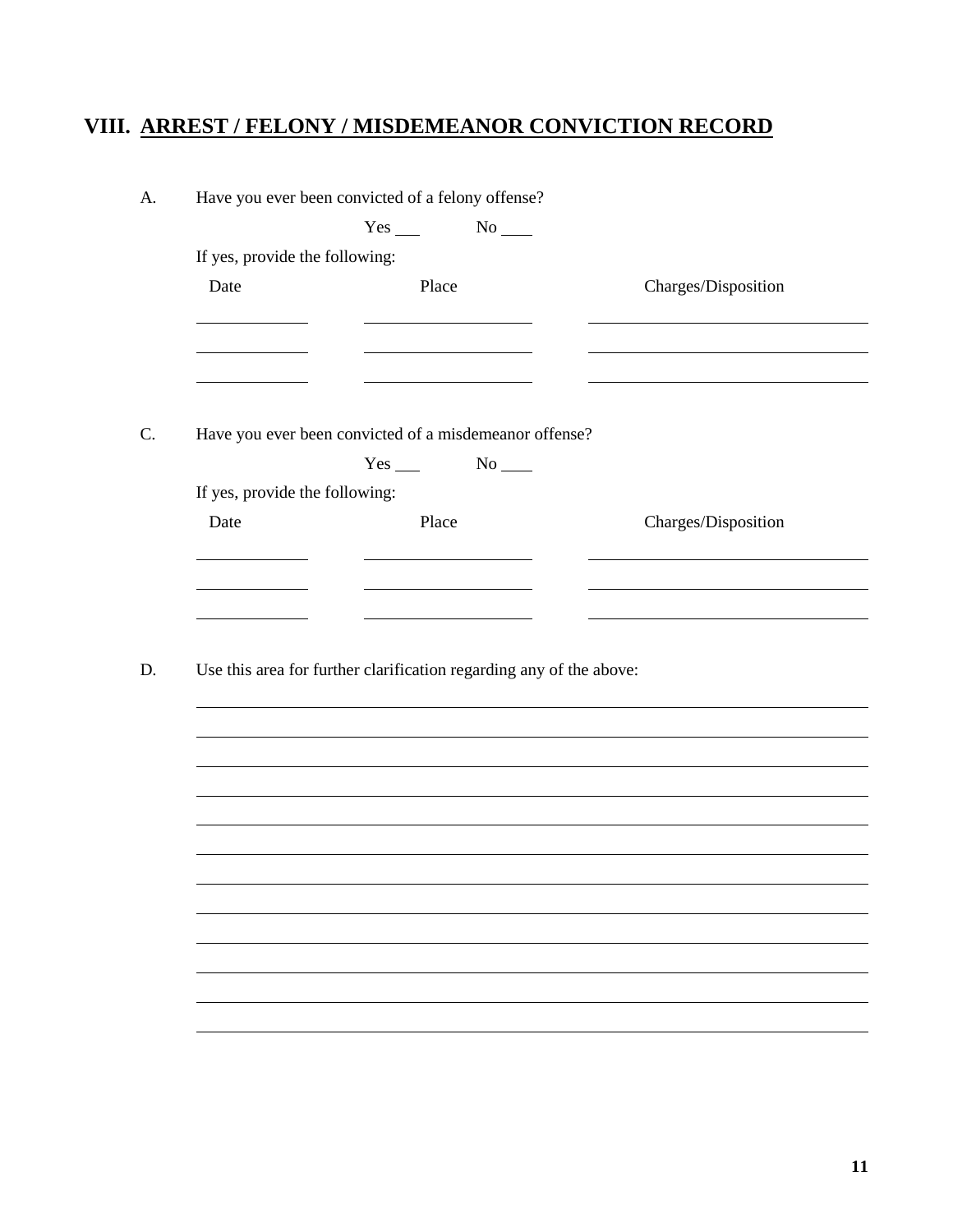# IX. **REFERENCES**

List three current references. (**Excluding relatives, current and former employers**):

| Primary Phone Number: (1999) |  |  |  |
|------------------------------|--|--|--|
|                              |  |  |  |
|                              |  |  |  |
| How long have you known this |  |  |  |
| individual?                  |  |  |  |
|                              |  |  |  |
|                              |  |  |  |
|                              |  |  |  |
| Primary Phone Number: (1999) |  |  |  |
| Additional Phone: (1000)     |  |  |  |
|                              |  |  |  |
| How long have you known this |  |  |  |
| individual?                  |  |  |  |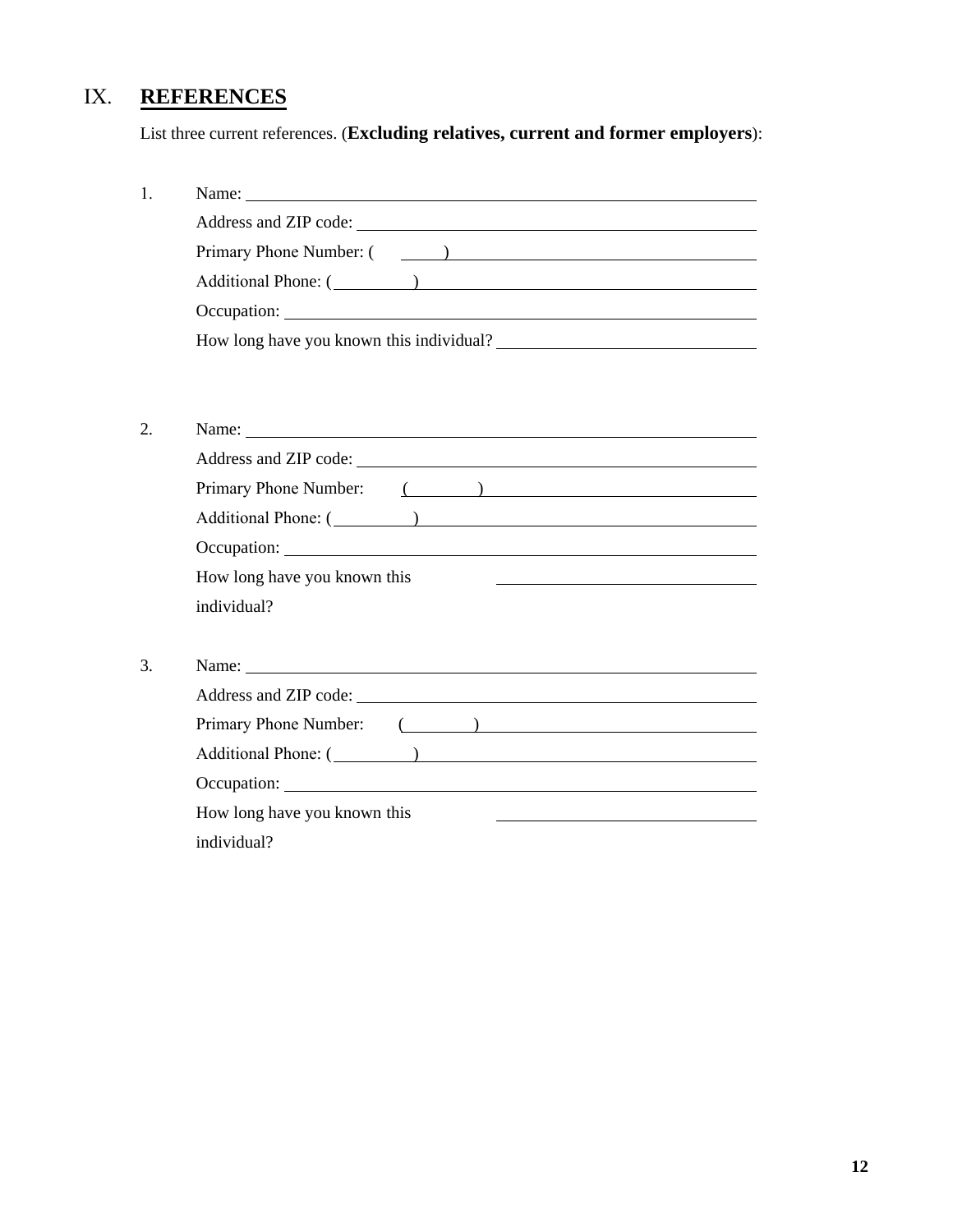## **Nepotism Form**

| Name | <b>Position Applied For</b> |
|------|-----------------------------|
|      |                             |

To comply with Indiana Code 36-1-20 regarding the employment of relatives in local government that was placed into law effective July, 1, 2012 we require the following information. Please fill out the information below and return it with your application. If none, please indicate so. gov<br>info<br><mark>none</mark><br>celat

| Relatives currently employed by City of Elkhart (include "step", "half" & "in-  |                     |  |  |  |  |  |
|---------------------------------------------------------------------------------|---------------------|--|--|--|--|--|
| law" relations) additional space is available below the signature box if needed |                     |  |  |  |  |  |
| <b>Name</b>                                                                     | <b>Relationship</b> |  |  |  |  |  |
| <b>Name</b>                                                                     | <b>Relationship</b> |  |  |  |  |  |
| <b>Name</b>                                                                     | <b>Relationship</b> |  |  |  |  |  |
| <b>Name</b>                                                                     | <b>Relationship</b> |  |  |  |  |  |
| <b>Name</b>                                                                     | <b>Relationship</b> |  |  |  |  |  |
| <b>Name</b>                                                                     | <b>Relationship</b> |  |  |  |  |  |
| <b>Name</b>                                                                     | <b>Relationship</b> |  |  |  |  |  |
| <b>Name</b>                                                                     | <b>Relationship</b> |  |  |  |  |  |
| <b>Name</b>                                                                     | <b>Relationship</b> |  |  |  |  |  |
| <b>Name</b>                                                                     | <b>Relationship</b> |  |  |  |  |  |
| <b>Name</b>                                                                     | <b>Relationship</b> |  |  |  |  |  |
| <b>Name</b>                                                                     | <b>Relationship</b> |  |  |  |  |  |

I certify that all information provided on this form is true. I understand that if a job is offered the offer may be rescinded based on the information provided above in compliance with Indiana law. I further understand that any false statement made herein is sufficient reason for the City of Elkhart to rescind the employment offer or for termination of subsequent employment regardless of date of discovery.

| <b>Signature of Applicant</b> | <b>Date</b> |
|-------------------------------|-------------|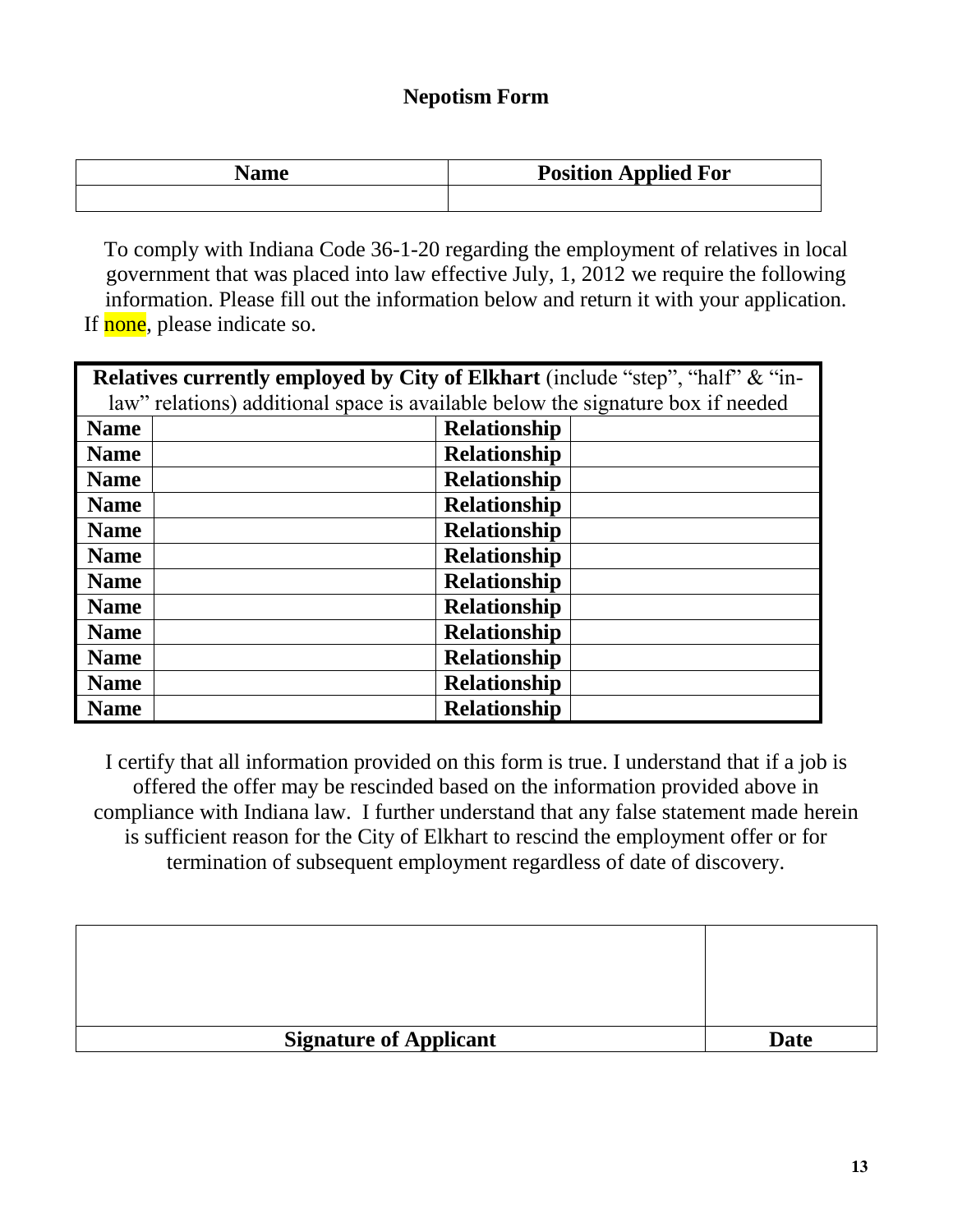# Applicant Checklist

Please use the following list as a guide in completing your application. Supply COPIES of all documents (not originals unless specified\*).

Birth Certificate (copy)

- **OFFICIAL** High School and College Transcripts (copies)
- High School and College Diplomas (copies)
- DD214 Armed Services Discharge (will read "COPY #4" at bottom of page)
- Driver License  $(copy picture side only)$
- **Selective Service Number** If you do not remember your SSN or have not registered with the Selective Service the following website may be of help. **[https://www.sss.gov](https://www.sss.gov/)**

**\* If you are unable to provide some of this information or if you are waiting for information that you have requested please, provide a written explanation on your application. Documents will be required before the Agility Test.**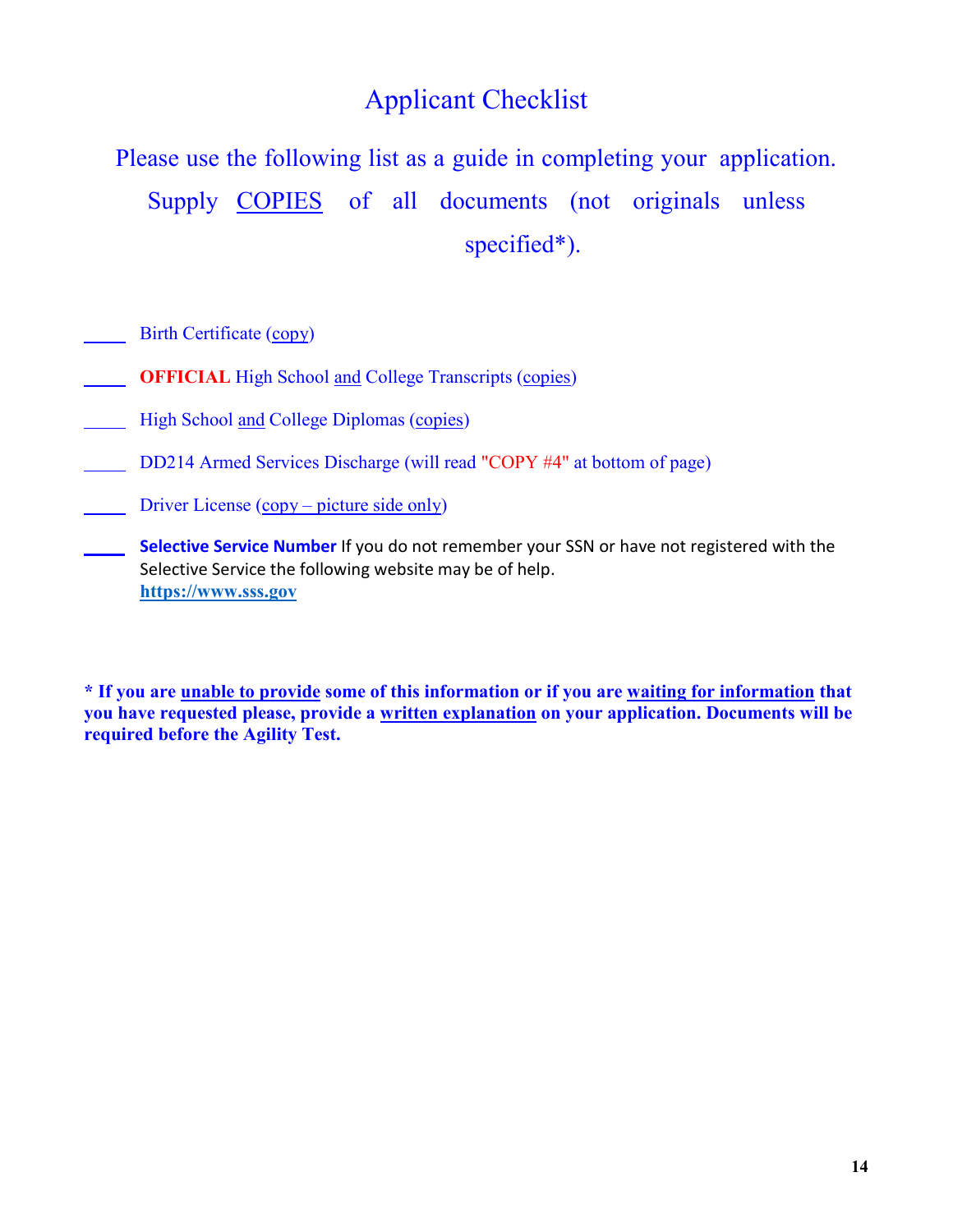### GENERAL HIRING PROCEDURES

**The following pages contain the procedures adopted by the Board of Safety of the City of Elkhart and the Elkhart Police Department. Applicants or potential applicants reviewing these procedures should keep in mind that each step outlined is a separate and distinct requirement calling for commitment on their part, and overall constitute a total process. Each step must be successfully completed in order to meet eligibility requirements.**

**It is the responsibility of each applicant to fully understand and complete each step as outlined. The Elkhart Police Department will assist each applicant as needed or requested in fully understanding all procedures and requirements. Any applicant who wishes may contact the departments Services Division by calling 574-295-7070, with questions or for further clarification of any part of this procedure.**

### FORMATION OF A HIRING POOL:

**The Elkhart Police Department accepts applications daily. Applications may be picked from the police department or may be found online at the department website. Every attempt will be made by the police department to publicize the departments hiring process. The department will continually contact appropriate groups, organizations, and persons to assure that the widest possible group of individuals from all aspects of the community is aware of the process.**

**Upon the completion of one hiring pool the Services Division of the police department will notify the next group of applicants that has been received of the next stage of the hiring process. The Services Division will then ensure that the next 3 stages are completed. If and when an opening on the department occurs the Services Division will then ensure that the rest of the procedure is followed until the opening is filled.**

### LETTER TO APPLICANT:

### **Dear Applicant,**

**Attached you will find a copy of the hiring procedure used by the City of Elkhart, Indiana and the Elkhart Police Department. This procedure has been approved and adopted by the City and the Board of Public Safety. The purpose of this procedure is to ensure that the best qualified applicants are selected to serve as police officers with the City, and that should you become a member of the police department, you can be proud to be a part of a truly professional organization.**

**This procedure and policy take into consideration requirements by the American Disabilities Act, The Public Employees Retirement Fund, and the City of Elkhart Board of Public Safety. Also included are any optional standards adopted by the Police Departments local Pension Board under the laws of the State of Indiana.** 

**The purpose of this packet is to inform you of all the steps necessary for you to successfully complete in order to be considered for hiring by the Elkhart Police Department. You will see that the process is not an easy one and can take a significant commitment on your part in addition to being time consuming for both you and the persons involved in the hiring process.**

**The City of Elkhart is an equal opportunity employer and is committed to hiring only the most qualified individuals for its Police Department. With this in mind and as you review the attached material, we wish you well in your attempt to join a professional organization and in seeking what may be for you a truly rewarding career.**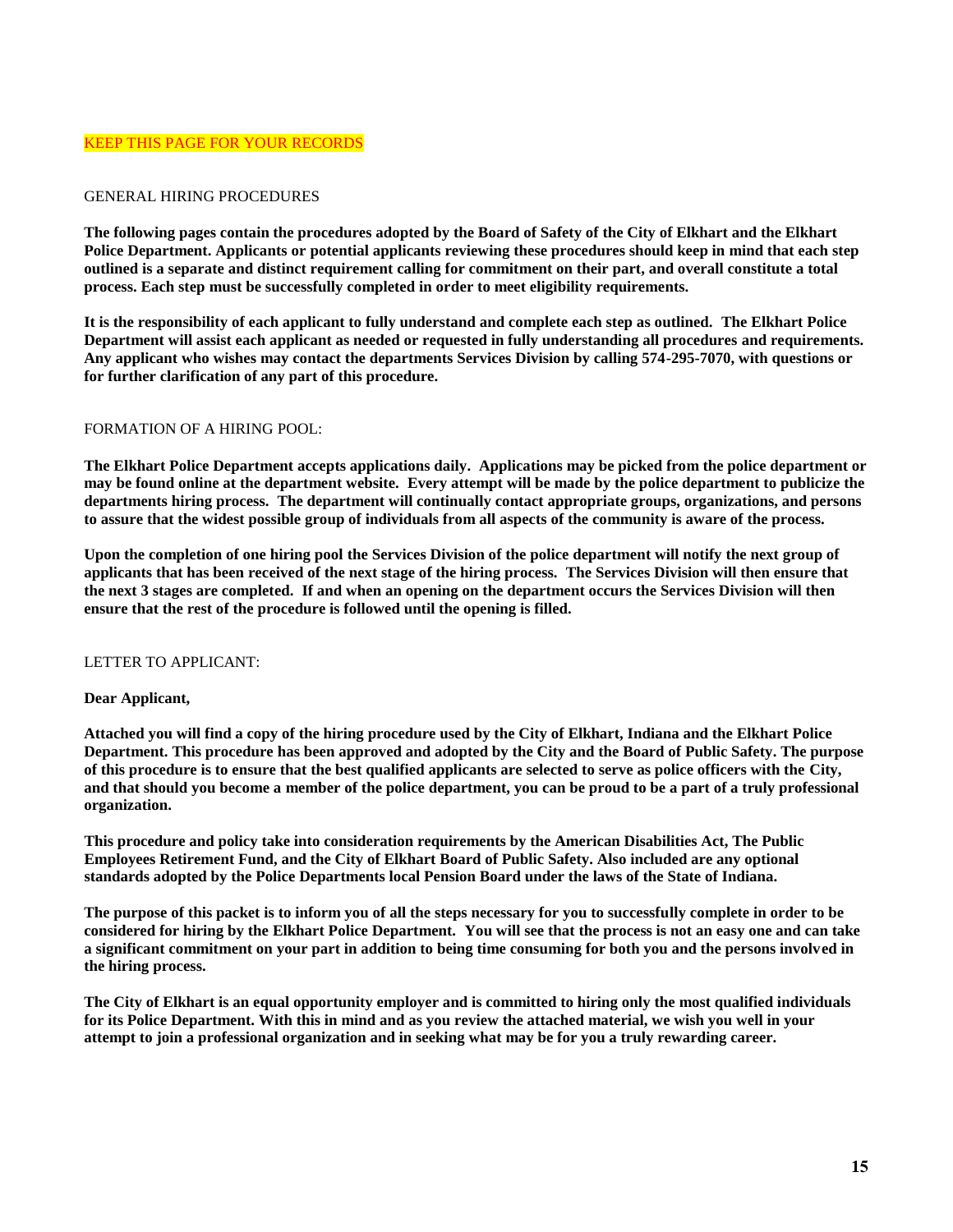### KEEP THIS PAGE FOR YOUR RECORDS

### 1. APPLICATION:

**The first step in the hiring process is the written application.**

**Applications are available on the Elkhart Police Department's web site at https://elkhartpolice.org/careers/**

**The application is reviewed and evaluated on its content and neatness.**

**Failure to comply with instructions and policy regarding this phase of the applicant selection process, and failure to accurately and truthfully complete the application including complete addresses, phone numbers, and zip codes may result in its rejection.**

**It is also the applicant's responsibility to advise or forward any changes relative to the applicant's name, address, phone number, email address, or employment.**

**If the applicant is in need of assistance in completing the application he/she should feel**

**free to contact the Services Division at (574) 295-7070.**

### 2. AGILITY TEST, PERSONNEL EVALUATION PROFILE TEST, and WRITTEN EXAM:

**Upon the completion of one hiring pool the Services Division of the police department will notify the next group of** applicants that has been received of the next stage of the hiring process. This notification will be by letter. The letter **will detail the time and place of the testing. All three tests will be administered on the same day.**

- AGILITY TEST**: The Elkhart Police department has adopted the Indiana Law Enforcement Academy physical fitness test as its agility test. The applicants will be tested in push ups, sit ups, vertical leap, 300 meter sprint, and 1 ½ mile run. The standards for each event will be included in the letter. A waiver or disclaimer will also be included and must be signed by the applicant and turned in on the day of testing. This disclaimer will release the city and police department from all liability should any injury occur during the agility testing process.**
- PERSONNEL EVAULATION PROFILE TEST**: The PEP test is used to gauge an applicant's ethics and attitudes towards drugs, reporting theft, socialization, customer service, employment background, absenteeism, and tardiness. The PEP test was developed by P.E. Inc. and is used by police department's nationwide. The test is graded by P.E. Inc. on a 0 to 100 point scale. A low score indicates that the applicant might be a high risk applicant.**
- WRITTEN EXAMINATION**: The written examination will measure and grade qualities and skills deemed to be necessary in good police candidates. The specific written instrument or test may vary or change from process to process taking into consideration the intent of the department and city administration to stay current with the latest standards and professional thought processes dealing with applicant selection and additionally any legal considerations deemed appropriate by the city legal department. A minimum score may be required as decided upon by the police department after considering all legal aspects and requirements.**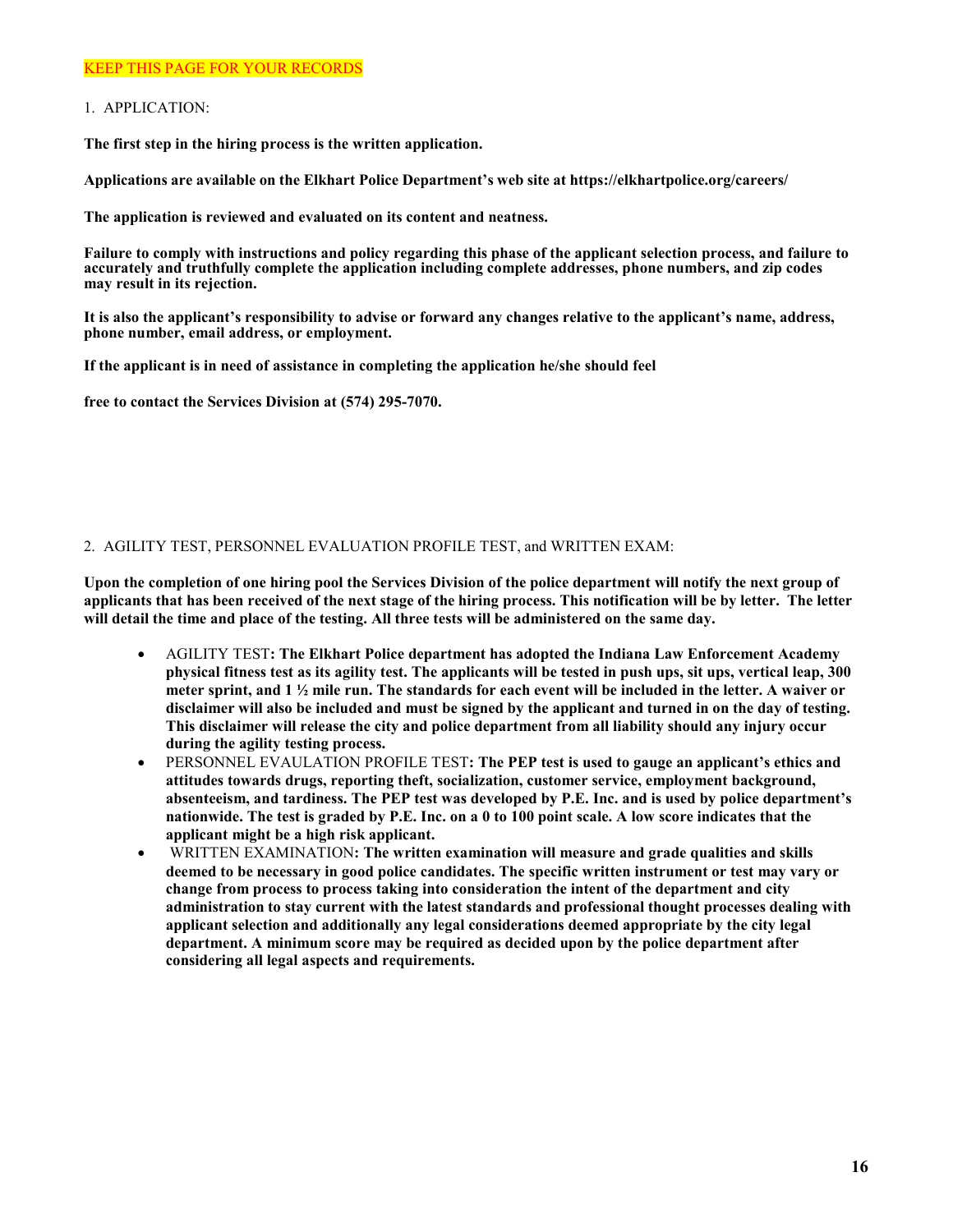**Applicants will be notified by letter as to whether they passed or failed the testing stage of the process. Those who have failed the testing phase may reapply to the police department in the next hiring pool.** 

### 3. BACKGROUND INVESTIGATION:

**Those applicants who have successfully completed the testing stage of the process will undergo an extensive background investigation. Areas in this investigation will include but not be limited to verification of all information on the employment application, personal reference checks, neighborhood checks, spouse and family interviews, a credit check, and other areas that are deemed appropriate and allowable by law.** 

#### 4. ORAL INTERVIEW BOARD:

**It is required that each applicant personally appear before a Board of Review; Comprised of members of the Police Merit Board, and the Chief of Police and/or his designated representatives. All information pertaining to the applicant will be available for the board's consideration. Each applicant will be asked questions by the board concerning this information during their interview. In addition the board will be considering the demeanor of each applicant and his or her maturity and confidence, as well as answers to questions posed to them.** 

**Following the appearance before the board the applicant will receive notification by letter indicating one of three possible board decisions:** 

- **1. A conditional offer of employment will be offered to the applicant.**
- **2. The applicant will be retained on an Eligibility list to be considered for future openings.**
- **3. The applicant will be eliminated from further consideration for employment. The applicant may reapply to the department in the next hiring pool.**

**Once a conditional offer of employment is tendered to the applicant he or she will continue in the process and must complete the remaining stages before being hired by the police department.** 

### 5. TRUTH VERIFICATION:

**Applicants who have been given a conditional offer must successfully complete a truth verification examination. The method of verification used by the Elkhart Police Department is the polygraph examination. The polygraph instrument is designed to identify deception by asking a series of questions and monitoring the applicant's responses. The examiner may use the application, PEP test results, background investigation, and any other investigative tool to comprise a list of questions for the applicant. The applicant will be notified by letter if he or she has successfully passed the examination.**